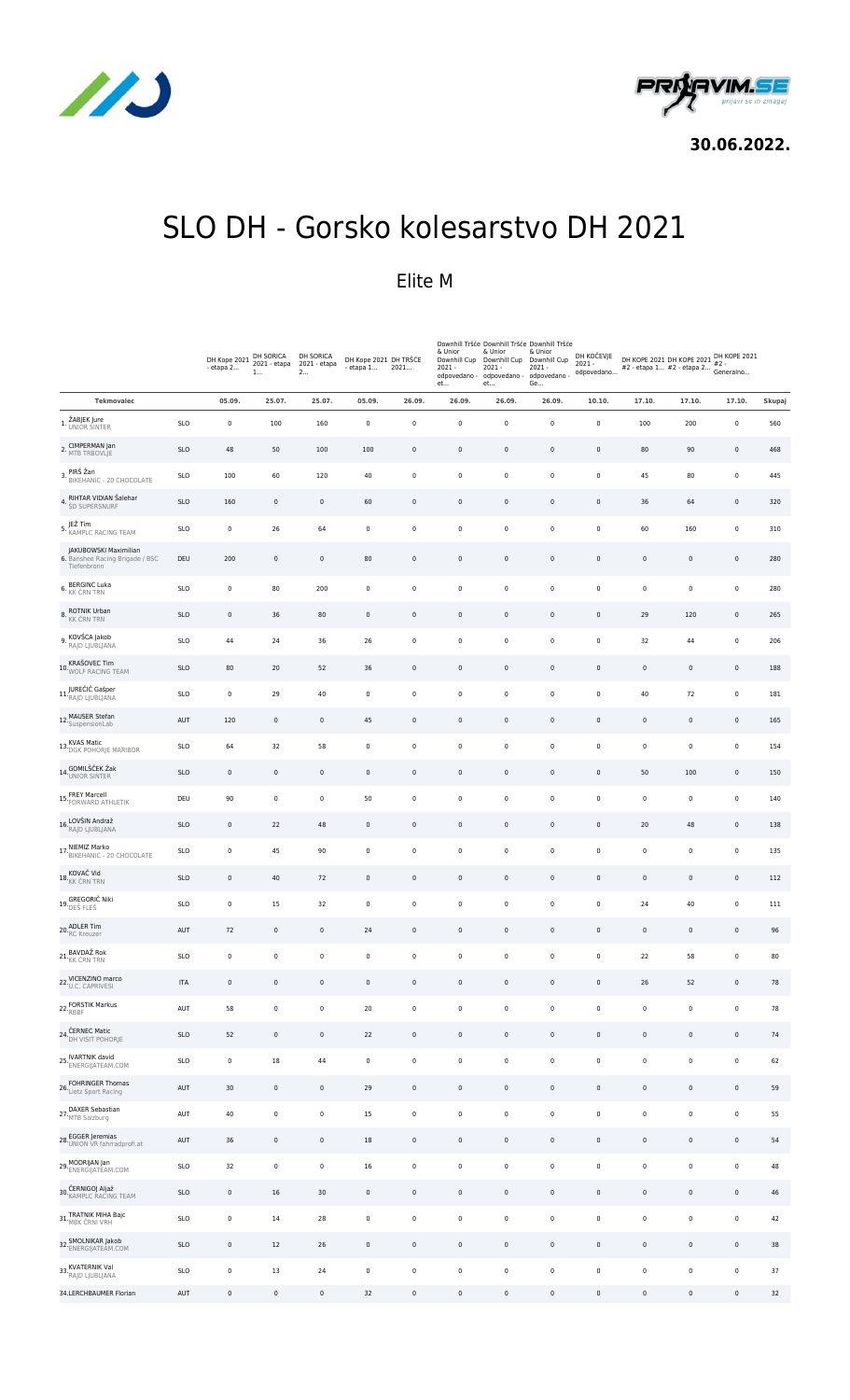|                           |                           |                                     | <b>Elite</b> W |                  |                                                            |                                                                  |                   |
|---------------------------|---------------------------|-------------------------------------|----------------|------------------|------------------------------------------------------------|------------------------------------------------------------------|-------------------|
|                           |                           |                                     |                |                  |                                                            |                                                                  |                   |
| DH SORICA<br>2021 - etapa | DH SORICA<br>2021 - etapa | DH Kope 2021 DH TRŠĆE<br>$-1 - - -$ | 2021           | & Unior<br>בר מר | & Unior<br>Downhill Cup Downhill Cup Downhill Cup<br>בר מר | Downhill Tršće Downhill Tršće Downhill Tršće<br>& Unior<br>י במר | DH KO<br>$2021 -$ |

|                                               |            | DH Kope 2021<br>- etapa 2 | DH SORICA<br>2021 - etapa<br>1 | DH SORICA<br>2021 - etapa<br>2 | DH Kope 2021 DH TRŠĆE<br>$-$ etapa $1$ | 2021        | $\alpha$ of $\alpha$<br>Downhill Cup<br>$2021 -$<br>odpovedano -<br>et | 0.01101<br>Downhill Cup<br>$2021 -$<br>odpovedano -<br>et | $\alpha$ or $\alpha$<br>Downhill Cup<br>$2021 -$<br>odpovedano -<br>Ge | DH KOCEVJE<br>$2021 -$<br>odpovedano | DH KOPE 2021 DH KOPE 2021 PH NUPE 202<br>#2 - etapa 1 #2 - etapa 2 Generalno |                     | DH KOPE 2021 |        |
|-----------------------------------------------|------------|---------------------------|--------------------------------|--------------------------------|----------------------------------------|-------------|------------------------------------------------------------------------|-----------------------------------------------------------|------------------------------------------------------------------------|--------------------------------------|------------------------------------------------------------------------------|---------------------|--------------|--------|
| <b>Tekmovalec</b>                             |            | 05.09.                    | 25.07.                         | 25.07.                         | 05.09.                                 | 26.09.      | 26.09.                                                                 | 26.09.                                                    | 26.09.                                                                 | 10.10.                               | 17.10.                                                                       | 17.10.              | 17.10.       | Skupaj |
| 1. KOVAČ Nina<br>1. <sub>RAJD LJUBLJANA</sub> | <b>SLO</b> | 60                        | 30                             | 60                             | 25                                     | $\mathsf 0$ | $\mathbf 0$                                                            | 0                                                         | $\mathbf 0$                                                            | $\mathbf 0$                          | 40                                                                           | 100                 | $\pmb{0}$    | 315    |
| 2. BERNHARD Petra<br>BC Stuahupfa Leibnitz    | AUT        | 100                       | $\mathbf 0$                    | $\mathsf 0$                    | 50                                     | $\pmb{0}$   | $\mathsf 0$                                                            | 0                                                         | $\mathsf 0$                                                            | $\mathsf 0$                          | $\mathbb O$                                                                  | $\mathsf 0$         | $\mathbf 0$  | 150    |
| 3. HRASTNIK Monika                            | SLO        | $\mathbf 0$               | 50                             | 100                            | $\mathsf 0$                            | $\mathbf 0$ | $\mathsf 0$                                                            | 0                                                         | $\mathbb O$                                                            | $\mathbf 0$                          | $\mathbf 0$                                                                  | $\mathsf 0$         | $\mathbf 0$  | 150    |
| 4. SMRDEL Tina<br>MBK ČRNI VRH                | <b>SLO</b> | $\mathsf 0$               | $\mathbf 0$                    | $\mathsf 0$                    | $\mathsf 0$                            | $\mathbf 0$ | $\mathsf 0$                                                            | 0                                                         | $\mathsf 0$                                                            | $\mathbf 0$                          | 50                                                                           | 80                  | $\mathbf 0$  | 130    |
| 5. RABEDER Elke<br>Dirty Trail Friends        | AUT        | 80                        | $\mathbf 0$                    | $\mathbf 0$                    | 40                                     | $\mathsf 0$ | $\mathbf 0$                                                            | 0                                                         | $\mathbf 0$                                                            | $\mathbf 0$                          | $\mathbf 0$                                                                  | $\mathbf 0$         | $\mathbf 0$  | 120    |
| 5. HORVAT Špela<br>5. ŠD SUPERSNURF           | SLO        | $\pmb{0}$                 | 40                             | 80                             | $\mathbf 0$                            | $\pmb{0}$   | $\mathsf 0$                                                            | 0                                                         | $\mathbb O$                                                            | $\mathbf 0$                          | $\mathbb O$                                                                  | $\mathsf{O}\xspace$ | $\mathbf 0$  | 120    |
| 7. EPŠEK LANA<br>KK RAVNE                     | SLO        | $\mathbf 0$               | $\mathbf 0$                    | $\mathbf 0$                    | $\mathbf 0$                            | $\mathbf 0$ | $\mathbf 0$                                                            | 0                                                         | $\mathbf 0$                                                            | $\mathsf 0$                          | 30                                                                           | 60                  | $\mathbf 0$  | 90     |
| 8. SCHOLTES Fabienne                          |            | 50                        | $\mathbf 0$                    | $\mathsf 0$                    | 30                                     | $\pmb{0}$   | $\mathsf 0$                                                            | 0                                                         | $\mathbb O$                                                            | $\mathsf 0$                          | $\mathbb O$                                                                  | $\mathsf{O}\xspace$ | $\mathbf 0$  | 80     |
| 9. STIPANIČ Naja                              | SLO        | $\mathbf 0$               | 25                             | 50                             | $\mathsf 0$                            | $\mathbf 0$ | $\mathbf 0$                                                            | 0                                                         | $\mathbb O$                                                            | $\mathsf 0$                          | $\mathbf 0$                                                                  | $\mathsf 0$         | $\mathbf 0$  | 75     |
| 10.HAAS Stephanie                             | AUT        | 40                        | $\mathsf 0$                    | $\mathsf 0$                    | 20                                     | $\mathbf 0$ | $\mathsf 0$                                                            | 0                                                         | $\mathbb O$                                                            | $\mathsf 0$                          | $\mathbb O$                                                                  | $\mathsf{O}\xspace$ | $\mathbb O$  | 60     |
| 11. HOMAR Tamara<br>11. ENERGIJATEAM.COM      | <b>SLO</b> | 35                        | $\mathbf 0$                    | 0                              | 17                                     | $\mathbf 0$ | $\mathbf 0$                                                            | 0                                                         | $\mathbb O$                                                            | $\mathsf 0$                          | $\mathbf 0$                                                                  | $\mathbf 0$         | $\mathbf 0$  | 52     |
| 12. BARSA Lea<br>12. Sportunion Hinterbrühl   | AUT        | 30                        | $\mathbf 0$                    | $\mathsf 0$                    | 15                                     | $\mathbf 0$ | $\mathbf 0$                                                            | 0                                                         | $\mathsf 0$                                                            | $\mathsf 0$                          | $\mathbb O$                                                                  | $\mathsf 0$         | $\pmb{0}$    | 45     |

### Veterani

|                                                                   |            | DH Kope 2021<br>- etapa 2 | DH SORICA<br>2021 - etapa<br>1 | DH SORICA<br>2021 - etapa<br>2 | DH Kope 2021 DH TRŠĆE<br>$-$ etapa $1$ | 2021        | & Unior<br>Downhill Cup<br>$2021 -$<br>odpovedano -<br>et | Downhill Tršće Downhill Tršće Downhill Tršće<br>& Unior<br>Downhill Cup<br>$2021 -$<br>odpovedano -<br>et | & Unior<br>Downhill Cup<br>$2021 -$<br>odpovedano -<br>Ge | DH KOČEVJE<br>$2021 -$<br>odpovedano | DH KOPE 2021 DH KOPE 2021 DH KOPE 2021<br>#2 - etapa 1 #2 - etapa 2 |             | Generalno           |        |
|-------------------------------------------------------------------|------------|---------------------------|--------------------------------|--------------------------------|----------------------------------------|-------------|-----------------------------------------------------------|-----------------------------------------------------------------------------------------------------------|-----------------------------------------------------------|--------------------------------------|---------------------------------------------------------------------|-------------|---------------------|--------|
| <b>Tekmovalec</b>                                                 |            | 05.09.                    | 25.07.                         | 25.07.                         | 05.09.                                 | 26.09.      | 26.09.                                                    | 26.09.                                                                                                    | 26.09.                                                    | 10.10.                               | 17.10.                                                              | 17.10.      | 17.10.              | Skupaj |
| VOLF Bostjan<br>1. WOLF RT                                        | <b>SLO</b> | 100                       | 40                             | 80                             | 40                                     | $\mathbf 0$ | $\pmb{0}$                                                 | $\mathbf 0$                                                                                               | $\pmb{0}$                                                 | $\pmb{0}$                            | $\mathbf 0$                                                         | $\mathbf 0$ | $\mathbf 0$         | 260    |
| 2. NAPOTNIK Urban<br><b>KD LIGNIT</b>                             | <b>SLO</b> | 60                        | $\overline{4}$                 | $\mathsf 0$                    | 30                                     | $\mathsf 0$ | $\pmb{0}$                                                 | $\mathsf 0$                                                                                               | $\mathsf 0$                                               | $\mathsf 0$                          | 40                                                                  | 100         | $\mathsf 0$         | 234    |
| <b>SLAPNIK Iztok</b><br>3. GOLOVEC TRAILS                         | <b>SLO</b> | 40                        | $\pmb{0}$                      | $\mathsf 0$                    | 20                                     | $\pmb{0}$   | $\pmb{0}$                                                 | $\pmb{0}$                                                                                                 | $\pmb{0}$                                                 | $\mathbf 0$                          | 50                                                                  | 80          | $\pmb{0}$           | 190    |
| 4. CINDRO Jure<br>RAJD LJUBLJANA                                  | SLO        | $\pmb{0}$                 | 25                             | 50                             | $\mathbb O$                            | $\mathbf 0$ | $\pmb{0}$                                                 | $\mathbf 0$                                                                                               | $\mathbf 0$                                               | $\mathbf 0$                          | 30                                                                  | 60          | $\mathbf 0$         | 165    |
| 5. VAUH Miran<br>DH VISIT POHORJE                                 | SLO        | $\pmb{0}$                 | 50                             | 100                            | $\pmb{0}$                              | $\pmb{0}$   | $\pmb{0}$                                                 | $\pmb{0}$                                                                                                 | $\pmb{0}$                                                 | $\mathbf 0$                          | $\pmb{0}$                                                           | $\mathbf 0$ | $\pmb{0}$           | 150    |
| 6. NEUHART Joerg<br>Wexl Trails                                   | AUT        | 80                        | $\mathbf 0$                    | $\mathsf 0$                    | 50                                     | $\mathsf 0$ | $\mathbf 0$                                               | $\mathbf 0$                                                                                               | $\mathsf 0$                                               | $\mathbf 0$                          | $\mathbb O$                                                         | $\mathsf 0$ | $\mathsf 0$         | 130    |
| 7. KLINKON Boštjan                                                | <b>SLO</b> | $\mathbf 0$               | 15                             | 40                             | $\mathbf 0$                            | $\pmb{0}$   | $\mathbf 0$                                               | $\pmb{0}$                                                                                                 | $\mathsf 0$                                               | $\mathbf 0$                          | 25                                                                  | 35          | $\mathsf 0$         | 115    |
| HUTH Nejc<br>8. ENERGIJATEAM.COM                                  | <b>SLO</b> | $\mathsf 0$               | 30                             | 60                             | $\mathbf 0$                            | $\mathbf 0$ | $\mathbf 0$                                               | $\mathbf 0$                                                                                               | $\mathsf 0$                                               | $\mathsf 0$                          | $\mathsf 0$                                                         | $\mathsf 0$ | $\mathsf 0$         | 90     |
| RUPAR Matjaž<br>9. RAJD LJUBLJANA                                 | SLO        | $20\,$                    | 17                             | 30                             | 15                                     | $\pmb{0}$   | $\pmb{0}$                                                 | $\pmb{0}$                                                                                                 | $\pmb{0}$                                                 | $\pmb{0}$                            | $\pmb{0}$                                                           | $\mathbf 0$ | $\pmb{0}$           | 82     |
| 10. ORNIK Sandi                                                   | SLO        | $\pmb{0}$                 | 8                              | 16                             | $\pmb{0}$                              | $\mathbf 0$ | $\pmb{0}$                                                 | $\mathbf 0$                                                                                               | $\pmb{0}$                                                 | $\mathbf 0$                          | 17                                                                  | 40          | $\mathbf 0$         | 81     |
| HOLC Andrej<br>11. WOLF RACING TEAM                               | <b>SLO</b> | 50                        | $\mathbf 0$                    | 0                              | 25                                     | $\pmb{0}$   | $\mathbf 0$                                               | $\pmb{0}$                                                                                                 | 0                                                         | $\pmb{0}$                            | $\mathbf 0$                                                         | $\mathbf 0$ | $\mathbf 0$         | 75     |
| 12.LEGIŠA Tomaž<br>U.C. CAPRIVESI                                 | ITA        | $\mathbf 0$               | $\mathbf 0$                    | 0                              | $\mathbf 0$                            | $\pmb{0}$   | $\pmb{0}$                                                 | $\mathbf 0$                                                                                               | 0                                                         | $\mathbf 0$                          | 20                                                                  | 50          | $\mathsf{O}\xspace$ | 70     |
| $13\underset{\text{K}\text{D}}{\text{BOZI}\check{\text{C}}}$ Jure | <b>SLO</b> | $\mathbf 0$               | 20                             | 35                             | $\mathbf 0$                            | $\pmb{0}$   | $\pmb{0}$                                                 | $\pmb{0}$                                                                                                 | $\pmb{0}$                                                 | $\pmb{0}$                            | $\pmb{0}$                                                           | $\mathbf 0$ | $\mathbf 0$         | 55     |
| 14. ACHLEITNER Johannes<br>14. Lietz Sport Racing                 | AUT        | 35                        | $\pmb{0}$                      | $\mathsf{O}\xspace$            | 17                                     | $\mathbf 0$ | $\pmb{0}$                                                 | $\mathbf 0$                                                                                               | $\mathbf 0$                                               | $\mathbf 0$                          | $\mathbb O$                                                         | $\mathbf 0$ | $\mathbf 0$         | 52     |
| 15. NARR Rainer<br>Sport Narr                                     | AUT        | 30                        | $\pmb{0}$                      | 0                              | 10                                     | $\pmb{0}$   | $\pmb{0}$                                                 | $\mathbf 0$                                                                                               | $\pmb{0}$                                                 | $\pmb{0}$                            | $\pmb{0}$                                                           | $\mathbf 0$ | $\mathbf 0$         | 40     |
| 16. PRAČEK Janez<br>16. KAMPLC RACING TEAM                        | <b>SLO</b> | $\pmb{0}$                 | 13                             | 20                             | $\mathbb O$                            | $\mathbf 0$ | $\pmb{0}$                                                 | $\mathbf 0$                                                                                               | $\mathbf 0$                                               | $\mathbf 0$                          | $\mathbb O$                                                         | $\mathsf 0$ | $\mathbf 0$         | 33     |
| 16. RAUCHEGGER MATHIAS<br>DILF - Racing Team                      | AUT        | 25                        | $\mathbf 0$                    | 0                              | 8                                      | $\pmb{0}$   | $\pmb{0}$                                                 | 0                                                                                                         | $\pmb{0}$                                                 | $\pmb{0}$                            | 0                                                                   | $\,0\,$     | $\mathbf 0$         | 33     |
| 18. ČERNILOGAR Nejc<br>MTB KLUB KRANJ                             | SLO        | $\pmb{0}$                 | 6                              | 25                             | $\pmb{0}$                              | $\pmb{0}$   | $\pmb{0}$                                                 | $\mathbf 0$                                                                                               | $\pmb{0}$                                                 | $\mathbf 0$                          | $\mathbf 0$                                                         | $\mathsf 0$ | $\mathsf{O}\xspace$ | 31     |
| 19. GRILL Christoph<br>19. Dirty Trail Friends                    | AUT        | 16                        | $\pmb{0}$                      | 0                              | 13                                     | $\pmb{0}$   | $\pmb{0}$                                                 | $\pmb{0}$                                                                                                 | 0                                                         | 0                                    | $\pmb{0}$                                                           | $\,0\,$     | $\pmb{0}$           | 29     |
| 20. MESEC Rožie<br>CGOLOVEC TRAILS                                | <b>SLO</b> | $\mathsf 0$               | 10                             | 12                             | $\mathbf 0$                            | $\mathbf 0$ | $\mathbf 0$                                               | $\mathbf 0$                                                                                               | $\mathsf 0$                                               | $\mathbf 0$                          | $\mathbb O$                                                         | $\mathsf 0$ | $\mathsf 0$         | 22     |
| 21. MEDIĆ Dalibor<br>21. BK CRIKVENICA                            | CRO        | 12                        | $\pmb{0}$                      | $\mathsf 0$                    | 6                                      | $\mathbf 0$ | $\mathbf 0$                                               | $\mathbf 0$                                                                                               | $\pmb{0}$                                                 | $\mathbf 0$                          | $\mathbf 0$                                                         | $\mathbf 0$ | $\mathsf{O}\xspace$ | 18     |
| 22. POISEL Alexander                                              | AUT        | 8                         | $\pmb{0}$                      | $\pmb{0}$                      | $\overline{a}$                         | $\pmb{0}$   | $\pmb{0}$                                                 | $\mathbf{0}$                                                                                              | $\pmb{0}$                                                 | $\mathbf 0$                          | $\pmb{0}$                                                           | $\pmb{0}$   | $\mathsf{O}\xspace$ | 12     |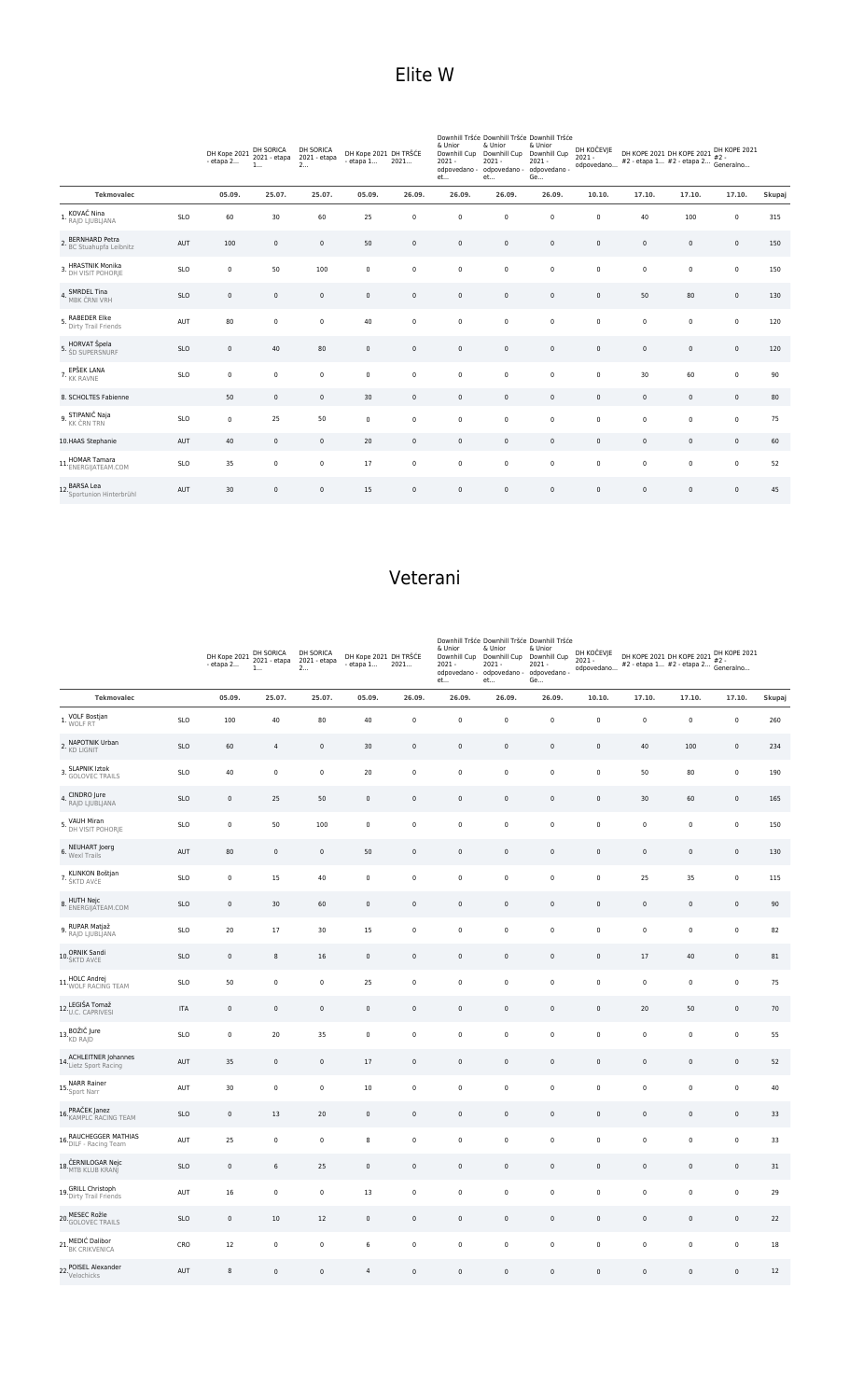|                   | - etapa 2 |       | DH Kope 2021 DH SORICA DH SORICA<br>otana 2021 - 2021 - etapa 2021 - etapa |        |        | & Unior<br>et | & Unior<br>odpovedano - odpovedano - odpovedano -<br>et | Downhill Tršće Downhill Tršće Downhill Tršće<br>& Unior<br>Ge |        | #2 - etapa 1 #2 - etapa 2 #2 -<br>Generalno |        |        |               |
|-------------------|-----------|-------|----------------------------------------------------------------------------|--------|--------|---------------|---------------------------------------------------------|---------------------------------------------------------------|--------|---------------------------------------------|--------|--------|---------------|
| <b>Tekmovalec</b> | 05.09     | 25.07 | 25.07.                                                                     | 05.09. | 26.09. | 26.09.        | 26.09.                                                  | 26.09.                                                        | 10.10. | 17.10.                                      | 17.10. | 17.10. | <b>Skupai</b> |

## U17 M

|                                                        |            | DH Kope 2021 DH 301110.<br>- etapa 2 | 1           | DH SORICA<br>2021 - etapa<br>2 | DH Kope 2021 DH TRŠĆE<br>$-$ etapa $1$ | 2021.       | & Unior<br>Downhill Cup<br>$2021 -$<br>odpovedano -<br>et | Downhill Tršće Downhill Tršće Downhill Tršće<br>& Unior<br>Downhill Cup<br>2021<br>odpovedano -<br>et | & Unior<br>Downhill Cup<br>$2021 -$<br>odpovedano -<br>Ge | DH KOČEVJE<br>$2021 -$<br>odpovedano | DH KOPE 2021 DH KOPE 2021 DH KOPE 2021<br>#2 - etapa 1 #2 - etapa 2 #2 -<br>#2 - etapa 1 #2 - etapa 2 $\frac{m}{2}$ - Generalno |             |             |        |
|--------------------------------------------------------|------------|--------------------------------------|-------------|--------------------------------|----------------------------------------|-------------|-----------------------------------------------------------|-------------------------------------------------------------------------------------------------------|-----------------------------------------------------------|--------------------------------------|---------------------------------------------------------------------------------------------------------------------------------|-------------|-------------|--------|
| <b>Tekmovalec</b>                                      |            | 05.09.                               | 25.07.      | 25.07.                         | 05.09.                                 | 26.09.      | 26.09.                                                    | 26.09.                                                                                                | 26.09.                                                    | 10.10.                               | 17.10.                                                                                                                          | 17.10.      | 17.10.      | Skupaj |
| KALINŠEK Ažbe<br>1. BIKEHANIC - 20 CHOCOLATE           | <b>SLO</b> | 80                                   | 50          | 100                            | 25                                     | $\pmb{0}$   | $\pmb{0}$                                                 | $\pmb{0}$                                                                                             | $\mathbf 0$                                               | 0                                    | 40                                                                                                                              | 80          | $\pmb{0}$   | 375    |
| 2. ŽVEGLA Max<br>RAJD LJUBLJANA                        | <b>SLO</b> | 40                                   | 40          | 60                             | 17                                     | $\mathbf 0$ | $\pmb{0}$                                                 | $\mathbf 0$                                                                                           | $\mathsf 0$                                               | $\mathsf 0$                          | 50                                                                                                                              | 40          | $\mathbb O$ | 247    |
| 3. SCHMÖLZER Jamie<br>The Trail Monkeys                | AUT        | 100                                  | $\mathbf 0$ | 0                              | 50                                     | $\mathbf 0$ | $\pmb{0}$                                                 | 0                                                                                                     | $\mathbf 0$                                               | 0                                    | 0                                                                                                                               | $\pmb{0}$   | $\pmb{0}$   | 150    |
| ŠTRUBELJ Izak<br>4.<br>RAJD LJUBLJANA                  | <b>SLO</b> | 16                                   | 17          | 30                             | $\,$ 6 $\,$                            | $\mathsf 0$ | $\pmb{0}$                                                 | $\mathsf 0$                                                                                           | $\mathbf 0$                                               | $\mathsf{0}$                         | 20                                                                                                                              | 50          | $\mathbf 0$ | 139    |
| 5. KOJZEK Lovro<br><b>KK RAVNE</b>                     | <b>SLO</b> | 25                                   | $\mathbf 0$ | 0                              | 13                                     | $\pmb{0}$   | $\pmb{0}$                                                 | 0                                                                                                     | $\mathbf 0$                                               | 0                                    | 30                                                                                                                              | 60          | $\pmb{0}$   | 128    |
| CEH Miha<br><b>6. SPANK RACING TEAM DGKP</b>           | <b>SLO</b> | $\pmb{0}$                            | $\mathbf 0$ | $\mathsf{0}$                   | $\mathbf 0$                            | $\mathbf 0$ | $\mathbb O$                                               | $\mathbf 0$                                                                                           | $\mathsf{O}\xspace$                                       | $\mathbf 0$                          | 25                                                                                                                              | 100         | $\mathbf 0$ | 125    |
| VODAN Vincent<br>7. RFV 1893 PRIEN                     | DEU        | $\pmb{0}$                            | 30          | 80                             | $\mathbf 0$                            | $\mathsf 0$ | $\pmb{0}$                                                 | $\mathbf 0$                                                                                           | $\mathbf 0$                                               | $\mathbf 0$                          | $\mathsf 0$                                                                                                                     | $\pmb{0}$   | $\pmb{0}$   | 110    |
| 8. VOGL Oliver<br>Downhill Team Tirol                  | AUT        | 60                                   | $\mathbb O$ | $\mathsf{0}$                   | 40                                     | $\mathbf 0$ | $\pmb{0}$                                                 | $\pmb{0}$                                                                                             | $\mathsf{O}\xspace$                                       | $\pmb{0}$                            | $\pmb{0}$                                                                                                                       | $\pmb{0}$   | $\mathbb O$ | 100    |
| FENDER Marco<br>9. <b>BikeRepublicGravityTeam</b>      | AUT        | 50                                   | $\mathbb O$ | $\pmb{0}$                      | 30                                     | $\mathsf 0$ | $\pmb{0}$                                                 | $\mathbf 0$                                                                                           | $\mathbf 0$                                               | $\pmb{0}$                            | $\mathsf 0$                                                                                                                     | $\mathbf 0$ | $\pmb{0}$   | 80     |
| 10.LORBER Jakob<br>KK ZAVRŠNICA                        | <b>SLO</b> | $\mathbf 0$                          | 25          | 50                             | 0                                      | $\mathbf 0$ | $\pmb{0}$                                                 | $\mathbf 0$                                                                                           | $\mathsf{O}\xspace$                                       | $\mathsf 0$                          | 0                                                                                                                               | $\pmb{0}$   | $\mathbb O$ | 75     |
| 11.KOREN Andraž                                        | <b>SLO</b> | $\pmb{0}$                            | 20          | 40                             | $\mathbf 0$                            | $\mathbf 0$ | $\pmb{0}$                                                 | $\pmb{0}$                                                                                             | $\pmb{0}$                                                 | $\pmb{0}$                            | 0                                                                                                                               | $\pmb{0}$   | $\pmb{0}$   | 60     |
| 12. POLT Simon<br>12. Lietz Sport Racing Team          | AUT        | 35                                   | $\mathbf 0$ | $\mathsf 0$                    | 20                                     | $\mathsf 0$ | $\mathbf 0$                                               | $\mathsf 0$                                                                                           | $\mathsf 0$                                               | $\mathsf 0$                          | $\mathsf 0$                                                                                                                     | $\mathsf 0$ | $\mathbb O$ | 55     |
| 13. CURK Kevin<br>13. KK ČRN TRN                       | <b>SLO</b> | $\pmb{0}$                            | 15          | 35                             | $\mathbf 0$                            | $\mathbf 0$ | $\pmb{0}$                                                 | $\mathbf 0$                                                                                           | $\pmb{0}$                                                 | $\pmb{0}$                            | $\pmb{0}$                                                                                                                       | $\pmb{0}$   | $\pmb{0}$   | 50     |
| ŽIŽEK Žiga<br>14. SPANK RACING TEAM DGKP               | <b>SLO</b> | $\mathbf 0$                          | $\mathbb O$ | $\mathsf{O}\xspace$            | $\mathsf 0$                            | $\mathsf 0$ | $\pmb{0}$                                                 | $\mathsf 0$                                                                                           | $\mathsf{O}\xspace$                                       | $\mathsf{O}\xspace$                  | 15                                                                                                                              | 30          | $\mathbb O$ | 45     |
| 14. KLEINDIENST Nik<br>14. SPANK RACING TEAM DGKP      | <b>SLO</b> | $\pmb{0}$                            | $\mathbf 0$ | $\pmb{0}$                      | 0                                      | $\pmb{0}$   | $\pmb{0}$                                                 | $\pmb{0}$                                                                                             | $\mathbf 0$                                               | $\pmb{0}$                            | 10                                                                                                                              | 35          | $\pmb{0}$   | 45     |
| 14. SODER Kilian<br>14. Bikeclub Leogang               | AUT        | 30                                   | $\mathbb O$ | $\mathbf 0$                    | 15                                     | $\mathsf 0$ | $\mathbb O$                                               | $\mathsf 0$                                                                                           | $\mathsf{O}\xspace$                                       | $\mathsf{O}\xspace$                  | $\mathsf 0$                                                                                                                     | $\mathsf 0$ | $\mathbb O$ | 45     |
| PODGORNIK Sven<br>17. SPANK RACING TEAM DGKP           | <b>SLO</b> | $\pmb{0}$                            | $\mathbf 0$ | 0                              | 0                                      | $\mathbf 0$ | $\pmb{0}$                                                 | $\pmb{0}$                                                                                             | $\mathsf 0$                                               | $\pmb{0}$                            | 17                                                                                                                              | 25          | $\pmb{0}$   | 42     |
| 18. PRAČEK Jakob<br>KAMPLC RACING TEAM                 | <b>SLO</b> | $\mathbf 0$                          | 13          | 25                             | $\mathbb O$                            | $\mathbf 0$ | $\pmb{0}$                                                 | $\mathsf 0$                                                                                           | $\mathbf 0$                                               | $\pmb{0}$                            | $\pmb{0}$                                                                                                                       | $\mathbf 0$ | $\mathbb O$ | 38     |
| 19. BOŽIČNIK Staš<br>19. SPANK RACING TEAM DGKP        | <b>SLO</b> | $\pmb{0}$                            | $\mathbb O$ | $\mathsf 0$                    | $\mathsf 0$                            | $\pmb{0}$   | $\pmb{0}$                                                 | $\mathbf 0$                                                                                           | $\mathbf 0$                                               | $\pmb{0}$                            | 13                                                                                                                              | 20          | $\pmb{0}$   | 33     |
| 20. ORTHACKER NEPOMUK<br>Junior Cycling Team Graz Arbö | AUT        | 20                                   | $\mathbf 0$ | $\mathsf 0$                    | 10                                     | $\mathsf 0$ | $\mathbb O$                                               | $\mathsf 0$                                                                                           | $\mathsf{O}\xspace$                                       | $\mathsf{O}\xspace$                  | $\mathsf 0$                                                                                                                     | $\mathsf 0$ | $\mathsf 0$ | 30     |
| 21.ZRAUNIG LEANDRO Diego                               | AUT        | 12                                   | $\mathbf 0$ | $\pmb{0}$                      | $\overline{4}$                         | $\mathbf 0$ | $\pmb{0}$                                                 | $\mathbf 0$                                                                                           | $\pmb{0}$                                                 | $\pmb{0}$                            | $\pmb{0}$                                                                                                                       | $\pmb{0}$   | $\pmb{0}$   | 16     |
| 21.FASL Felix                                          | AUT        | 8                                    | $\mathbf 0$ | $\mathbf 0$                    | 8                                      | $\Omega$    | $\Omega$                                                  | $\mathbf 0$                                                                                           | $\Omega$                                                  | $\mathbf 0$                          | $\Omega$                                                                                                                        | $\Omega$    | $\mathbf 0$ | 16     |

U15 M

|                                                  |            | DH Kope 2021 2021 - etapa<br>$-$ etapa $2$ | DH SORICA<br>1 | DH SORICA<br>2021 - etapa<br>2 | DH Kope 2021 DH TRŠĆE<br>- etapa 1 | 2021        | & Unior<br>$2021 -$<br>et | & Unior<br>$2021 -$<br>et | Downhill Tršće Downhill Tršće Downhill Tršće<br>& Unior<br>Downhill Cup Downhill Cup Downhill Cup<br>$2021 -$<br>odpovedano - odpovedano - odpovedano -<br>Ge | DH KOČEVJE<br>$2021 -$<br>odpovedano | DH KOPE 2021 DH KOPE 2021 DH KOPE 2021<br>#2 - etapa 1 #2 - etapa 2 Generalno |             |             |        |  |
|--------------------------------------------------|------------|--------------------------------------------|----------------|--------------------------------|------------------------------------|-------------|---------------------------|---------------------------|---------------------------------------------------------------------------------------------------------------------------------------------------------------|--------------------------------------|-------------------------------------------------------------------------------|-------------|-------------|--------|--|
| <b>Tekmovalec</b>                                |            | 05.09.                                     | 25.07.         | 25.07.                         | 05.09.                             | 26.09.      | 26.09.                    | 26.09.                    | 26.09.                                                                                                                                                        | 10.10.                               | 17.10.                                                                        | 17.10.      | 17.10.      | Skupaj |  |
| VIDOVIČ<br>Andreas<br>DH VISIT<br><b>POHORIE</b> | <b>SLO</b> | 100                                        | 50             | 100                            | 50                                 | $\mathbf 0$ | $\mathsf 0$               | $\mathbf 0$               | $\mathsf 0$                                                                                                                                                   | $\mathbf 0$                          | 50                                                                            | 100         | $\mathbf 0$ | 450    |  |
| ŠIKMAN Nejc<br>2. DH VISIT<br><b>POHORIE</b>     | <b>SLO</b> | $\mathsf 0$                                | 40             | 80                             | $\mathsf 0$                        | $\mathbf 0$ | $\mathsf 0$               | $\mathbf 0$               | $\mathsf 0$                                                                                                                                                   | $\mathsf 0$                          | 40                                                                            | 80          | $\mathbf 0$ | 240    |  |
| LIPOVŠEK Vid<br>3. KK ZAGORSKA<br>DOLINA         | <b>SLO</b> | $\mathbf 0$                                | 25             | 60                             | $\mathbf 0$                        | $\mathbf 0$ | $\mathsf 0$               | $\mathbf 0$               | $\mathsf 0$                                                                                                                                                   | $\mathbf 0$                          | $\mathbf 0$                                                                   | $\mathbf 0$ | $\mathbb O$ | 85     |  |
| JEZERŠEK<br>4. Grega<br>ŽELEZNIKI                | <b>SLO</b> | $\mathbf 0$                                | 30             | 50                             | $\mathsf 0$                        | $\mathbf 0$ | $\mathsf 0$               | $\mathbf 0$               | $\mathbf 0$                                                                                                                                                   | $\mathsf 0$                          | $\mathbf 0$                                                                   | $\mathsf 0$ | $\mathbf 0$ | 80     |  |

# Amaterji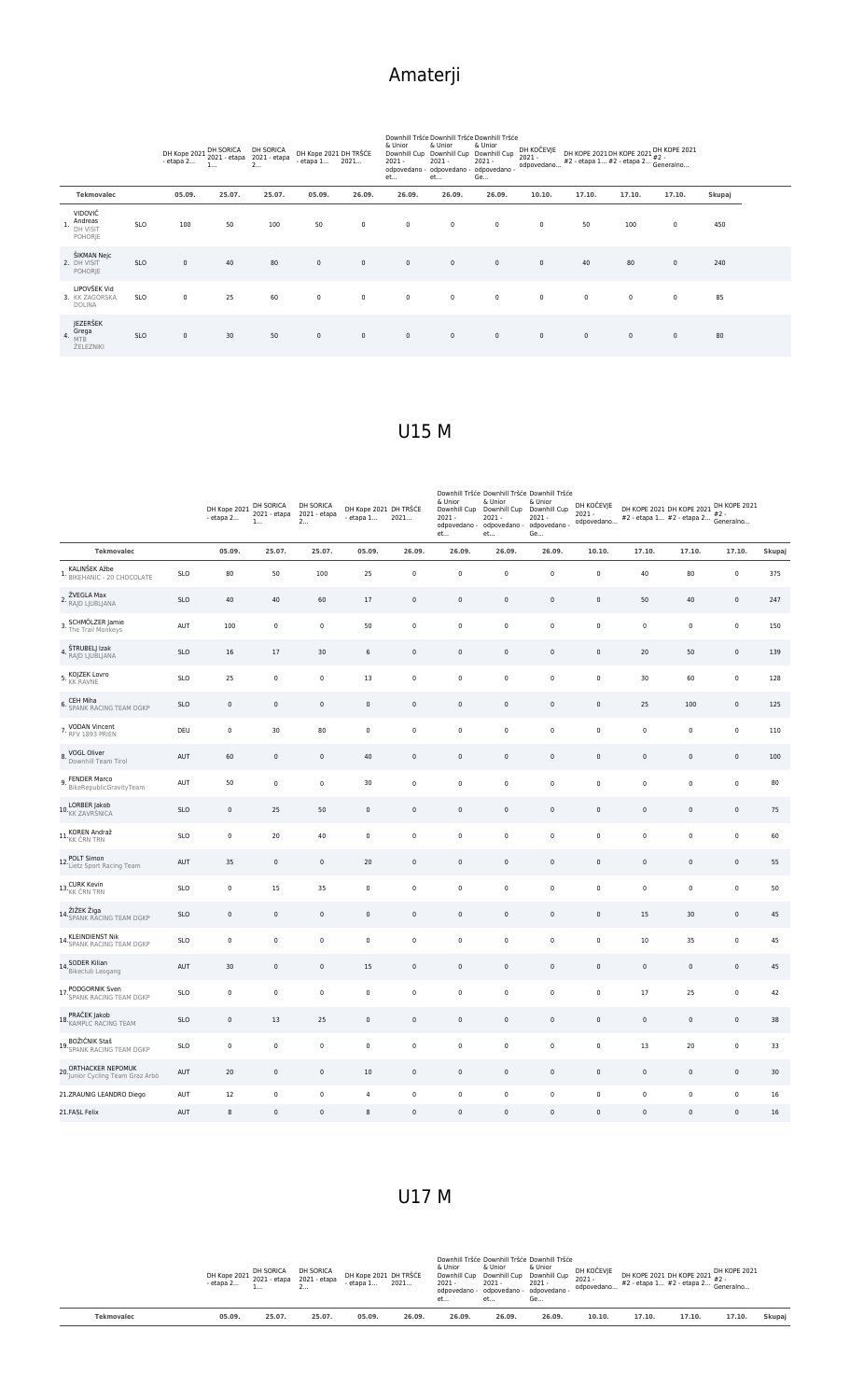| <b>KEREC Matej</b><br>1. KK ZAVRŠNICA                 | <b>SLO</b> | 12             | 50             | 100          | 15               | $\pmb{0}$   | $\mathbf 0$ | $\Omega$     | $\pmb{0}$           | 0                   | 20                  | 40             | $\mathbf 0$         | 237   |
|-------------------------------------------------------|------------|----------------|----------------|--------------|------------------|-------------|-------------|--------------|---------------------|---------------------|---------------------|----------------|---------------------|-------|
| 2. CELESTINA Val<br>2. BIKEHANIC - 20 CHOCOLATE       | <b>SLO</b> | 60             | $\mathbb O$    | $\mathbf 0$  | 25               | $\mathbf 0$ | $\pmb{0}$   | $\mathsf 0$  | $\mathbf 0$         | $\mathbf 0$         | 40                  | 100            | $\mathbb O$         | 225   |
| 3. WEINHANDL Sebastian<br>URC Radsport Scheicher Gnas | AUT        | 50             | $\mathbf 0$    | $\mathbf 0$  | 30               | $\mathbf 0$ | $\pmb{0}$   | 0            | $\mathbf 0$         | $\pmb{0}$           | 50                  | 80             | $\mathbf 0$         | 210   |
| 4. KOLLE Nikolas<br>GIANT Stattegg                    | AUT        | 100            | $\mathbf 0$    | $\mathbf 0$  | 50               | $\pmb{0}$   | $\pmb{0}$   | $\mathsf 0$  | $\mathsf{O}\xspace$ | $\mathsf{0}$        | $\mathsf{O}\xspace$ | $\mathbf 0$    | $\mathbb O$         | 150   |
| MEDIĆ Frane<br>5. BICIKLISTIČKI KLUB<br>CRIKVENICA    | CRO        | 80             | $\mathbf 0$    | $\mathbf 0$  | 40               | $\mathbf 0$ | $\pmb{0}$   | $\mathbf 0$  | $\pmb{0}$           | $\pmb{0}$           | $\pmb{0}$           | $\mathbf 0$    | $\mathbf 0$         | 120   |
| 5. KAVCIC Blaz<br>5. KK ZAVRŠNICA                     | <b>SLO</b> | $\mathbf 0$    | 40             | 80           | $\pmb{0}$        | $\mathbf 0$ | $\mathbf 0$ | $\mathbf 0$  | $\mathbf 0$         | $\mathbf 0$         | 0                   | $\,0\,$        | $\mathbf 0$         | 120   |
| 7. KOLAR Nick<br>RAJD LJUBLJANA                       | <b>SLO</b> | 8              | 17             | 25           | 3                | $\pmb{0}$   | $\pmb{0}$   | $\pmb{0}$    | $\pmb{0}$           | $\pmb{0}$           | 10                  | 35             | $\pmb{0}$           | 98    |
| 8. ZAPUŠEK Gašper                                     | <b>SLO</b> | $\pmb{0}$      | 20             | 35           | $\pmb{0}$        | $\mathbf 0$ | $\pmb{0}$   | $\mathsf 0$  | $\mathbf 0$         | $\pmb{0}$           | 15                  | 25             | $\mathbb O$         | 95    |
| 9. ROMBO Mark<br>RAJD LJUBLJANA                       | <b>SLO</b> | 20             | 15             | 30           | 8                | $\mathbf 0$ | $\pmb{0}$   | 0            | $\pmb{0}$           | 0                   | 4                   | 16             | $\mathbf 0$         | 93    |
| 10. KOVACIC Lars<br>10. ŠD SUPERSNURF                 | <b>SLO</b> | 6              | 13             | 60           | $\sqrt{4}$       | $\pmb{0}$   | $\pmb{0}$   | $\pmb{0}$    | $\mathsf{O}\xspace$ | $\pmb{0}$           | 3                   | 6              | $\mathsf{O}\xspace$ | 92    |
| 11. JERKIČ Miha                                       | <b>SLO</b> | $\pmb{0}$      | $\pmb{0}$      | $\pmb{0}$    | $\pmb{0}$        | $\pmb{0}$   | $\pmb{0}$   | $\pmb{0}$    | $\pmb{0}$           | $\mathbf 0$         | 30                  | 60             | $\pmb{0}$           | 90    |
| 12. POLOVSAK Jan                                      | <b>SLO</b> | $\pmb{0}$      | $\mathbf 0$    | $\mathsf{0}$ | $\pmb{0}$        | $\pmb{0}$   | $\pmb{0}$   | $\mathbf 0$  | $\pmb{0}$           | $\pmb{0}$           | 25                  | 50             | $\mathbb O$         | 75    |
| 12. JOKSIMOVIĆ TOMO Terpin                            | <b>SLO</b> | $\mathbf 0$    | 25             | 50           | $\pmb{0}$        | $\mathbf 0$ | $\pmb{0}$   | $\mathsf 0$  | $\pmb{0}$           | $\pmb{0}$           | $\mathsf 0$         | $\pmb{0}$      | $\pmb{0}$           | 75    |
| 14. BATIČ Beno<br>14. KK ČRN TRN                      | <b>SLO</b> | $\,0\,$        | 30             | 40           | $\pmb{0}$        | $\,0\,$     | $\mathbf 0$ | $\mathbf 0$  | $\pmb{0}$           | $\pmb{0}$           | 0                   | $\mathbf 0$    | $\mathbf 0$         | 70    |
| 15. BABAČIČ Maj<br>CALCIT BIKE TEAM                   | <b>SLO</b> | $\pmb{0}$      | 8              | 8            | $\pmb{0}$        | $\pmb{0}$   | $\pmb{0}$   | $\pmb{0}$    | $\pmb{0}$           | $\pmb{0}$           | 17                  | 30             | $\pmb{0}$           | 63    |
| 16. GOSTINČAR JAKA Petrte                             | <b>SLO</b> | $\overline{2}$ | 10             | 20           | $\pmb{0}$        | $\mathsf 0$ | $\pmb{0}$   | $\mathbf 0$  | $\mathsf{O}\xspace$ | $\mathsf{0}$        | 13                  | 8              | $\mathbb O$         | 53    |
| 17. POHN Valentin<br>17. Sportunion Gmunden           | AUT        | 30             | $\mathbf 0$    | 0            | 20               | $\pmb{0}$   | $\pmb{0}$   | 0            | $\pmb{0}$           | 0                   | 0                   | 0              | $\pmb{0}$           | 50    |
| 17. WINKLER Kevin<br>17. Bikeclub GIANT Stattegg      | AUT        | 40             | $\mathbf 0$    | $\mathsf 0$  | 10               | $\mathbf 0$ | $\pmb{0}$   | $\mathsf 0$  | $\mathbf 0$         | $\pmb{0}$           | $\mathsf{O}\xspace$ | $\mathbf 0$    | $\mathbf 0$         | 50    |
| 19. HECK Maximilian<br>19. Bike Club Giant Stattegg   | AUT        | 25             | $\pmb{0}$      | $\pmb{0}$    | 17               | $\pmb{0}$   | $\pmb{0}$   | $\pmb{0}$    | $\pmb{0}$           | $\pmb{0}$           | 0                   | $\pmb{0}$      | $\pmb{0}$           | 42    |
| 20. TEGETHOFF Kilian<br>XC Club Mühldorf              | AUT        | 35             | $\mathsf 0$    | $\mathsf 0$  | $\boldsymbol{6}$ | $\mathbf 0$ | $\mathbb O$ | $\mathbf 0$  | $\mathsf{O}\xspace$ | $\mathsf{O}\xspace$ | $\mathsf{O}\xspace$ | $\mathsf 0$    | $\mathbb O$         | 41    |
| 21. ŽNIDARIČ Nejc                                     | <b>SLO</b> | $\pmb{0}$      | $\overline{4}$ | 12           | $\pmb{0}$        | $\pmb{0}$   | $\pmb{0}$   | 0            | $\pmb{0}$           | 0                   | 6                   | 12             | $\mathbf 0$         | 34    |
| 21.ŠKEDELJ An<br>21. <sub>ŠD SVETI JURIJ</sub>        | <b>SLO</b> | $\sqrt{4}$     | $\mathbf 0$    | $\mathsf{0}$ | $\overline{2}$   | $\mathbf 0$ | $\pmb{0}$   | $\pmb{0}$    | $\mathsf{O}\xspace$ | $\pmb{0}$           | 8                   | 20             | $\mathsf{O}\xspace$ | 34    |
| 23. BERGER Jonas<br>Bikeclub GIANT Stattegg           | AUT        | 16             | $\pmb{0}$      | $\mathbf 0$  | 13               | $\pmb{0}$   | $\pmb{0}$   | $\mathbf 0$  | $\pmb{0}$           | $\pmb{0}$           | $\mathsf{O}\xspace$ | $\mathbf 0$    | $\pmb{0}$           | 29    |
| 24. ŠPACAPAN Nal                                      | <b>SLO</b> | $\pmb{0}$      | 6              | 16           | $\pmb{0}$        | $\pmb{0}$   | $\pmb{0}$   | $\pmb{0}$    | $\mathsf{O}\xspace$ | $\pmb{0}$           | $\pmb{0}$           | $\pmb{0}$      | $\mathsf{O}\xspace$ | 22    |
| 25. JUREČIČ Jakob<br>25. ŠD SUPERSNURF                | <b>SLO</b> | $\mathbf 0$    | $\mathbb O$    | $\mathbf 0$  | $\pmb{0}$        | $\mathbf 0$ | $\pmb{0}$   | $\mathsf 0$  | $\mathbf 0$         | $\pmb{0}$           | $\overline{2}$      | $\overline{4}$ | $\pmb{0}$           | 6     |
| 26. RAŠKO Nal<br>Prajd Ljubljana                      | <b>SLO</b> | $\pmb{0}$      | $\mathbf 0$    | 0            | 1                | $\pmb{0}$   | $\mathbf 0$ | $\mathbf{0}$ | $\pmb{0}$           | 0                   | 0                   | 0              | $\mathsf{O}\xspace$ | $1\,$ |

## U19 M

|                                                          |            | DH Kope 2021<br>- etapa 2 | DH SORICA<br>2021 - etapa<br>1 | DH SORICA<br>2021 - etapa<br>2 | DH Kope 2021 DH TRŠĆE<br>- etapa 1 | 2021                | & Unior<br>$2021 -$<br>odpovedano -<br>et | Downhill Tršće Downhill Tršće Downhill Tršće<br>& Unior<br>Downhill Cup Downhill Cup<br>$2021 -$<br>odpovedano -<br>et | & Unior<br>Downhill Cup<br>$2021 -$<br>odpovedano -<br>Ge | DH KOČEVJE<br>$2021 -$<br>odpovedano | DH KOPE 2021 DH KOPE 2021<br>$#2$ - etapa 1 $#2$ - etapa 2 $#2$ -<br>(Generalno |             | DH KOPE 2021<br>$#2 -$ |        |
|----------------------------------------------------------|------------|---------------------------|--------------------------------|--------------------------------|------------------------------------|---------------------|-------------------------------------------|------------------------------------------------------------------------------------------------------------------------|-----------------------------------------------------------|--------------------------------------|---------------------------------------------------------------------------------|-------------|------------------------|--------|
| <b>Tekmovalec</b>                                        |            | 05.09.                    | 25.07.                         | 25.07.                         | 05.09.                             | 26.09.              | 26.09.                                    | 26.09.                                                                                                                 | 26.09.                                                    | 10.10.                               | 17.10.                                                                          | 17.10.      | 17.10.                 | Skupaj |
| 1. PODLIPNIK Enej<br>1. BIKEHANIC - 20 CHOCOLATE         | <b>SLO</b> | $\mathbf 0$               | 40                             | 100                            | $\pmb{0}$                          | $\pmb{0}$           | $\mathbf 0$                               | $\pmb{0}$                                                                                                              | $\pmb{0}$                                                 | $\mathbf 0$                          | 50                                                                              | 100         | $\pmb{0}$              | 290    |
| 2. FILIPIC Mel<br>2. DH VISIT POHORJE                    | <b>SLO</b> | 40                        | 8                              | 60                             | 40                                 | $\mathsf 0$         | $\pmb{0}$                                 | $\mathsf 0$                                                                                                            | $\mathsf 0$                                               | 0                                    | 30                                                                              | 80          | 0                      | 258    |
| 3. SAVARIN Andrej<br>RAJD LJUBLJANA                      | <b>SLO</b> | 35                        | 25                             | 50                             | 6                                  | $\mathbf 0$         | $\mathbf 0$                               | $\pmb{0}$                                                                                                              | $\mathsf{O}\xspace$                                       | $\mathbf 0$                          | 25                                                                              | 50          | 0                      | 191    |
| 4. KOKELJ Nace                                           | <b>SLO</b> | $\mathbf 0$               | 30                             | 80                             | $\mathbf 0$                        | $\mathsf 0$         | $\mathbf 0$                               | $\mathsf 0$                                                                                                            | $\mathsf 0$                                               | $\mathbf 0$                          | 40                                                                              | 40          | $\mathsf 0$            | 190    |
| 5. FREUND Leo                                            | AUT        | 100                       | $\pmb{0}$                      | $\mathbf 0$                    | 50                                 | $\mathbf 0$         | $\mathbf 0$                               | $\pmb{0}$                                                                                                              | $\mathsf 0$                                               | $\mathbf 0$                          | $\pmb{0}$                                                                       | $\mathbf 0$ | 0                      | 150    |
| 6. STOJKO Valentin<br>RAJD LJUBLJANA                     | <b>SLO</b> | 20                        | 13                             | 20                             | 13                                 | $\pmb{0}$           | $\pmb{0}$                                 | $\mathbf 0$                                                                                                            | $\mathsf{O}\xspace$                                       | 0                                    | 13                                                                              | 60          | $\mathsf 0$            | 139    |
| 7. ŠTEKAR Jan                                            | SLO        | $\mathbf 0$               | 20                             | 40                             | $\mathbf{1}$                       | $\mathbf 0$         | $\mathbf 0$                               | $\pmb{0}$                                                                                                              | $\mathsf{O}\xspace$                                       | $\mathbf 0$                          | 17                                                                              | 35          | $\mathsf{O}\xspace$    | 113    |
| 8. AUER Julian<br>8. UNION VR fahrradprofi.at            | AUT        | 80                        | $\mathbf 0$                    | $\mathbf 0$                    | 25                                 | $\mathsf 0$         | $\mathbf 0$                               | $\mathsf{O}\xspace$                                                                                                    | $\mathsf 0$                                               | $\mathbf 0$                          | $\mathbf 0$                                                                     | $\mathbf 0$ | $\mathsf 0$            | 105    |
| 9. HABERSCHEK Nik<br>RC Kreuzer Bad Vöslau               | AUT        | 60                        | $\pmb{0}$                      | $\mathbf 0$                    | 30                                 | $\mathbf 0$         | $\pmb{0}$                                 | $\pmb{0}$                                                                                                              | $\pmb{0}$                                                 | $\mathbf 0$                          | $\pmb{0}$                                                                       | $\mathbf 0$ | $\mathsf{O}\xspace$    | 90     |
| 10. JEVŠENAK GAL Kodrič<br>10. <sub>RAJD LJUBLJANA</sub> | SLO        | 12                        | 15                             | 35                             | 10                                 | $\mathsf 0$         | $\mathbf 0$                               | $\pmb{0}$                                                                                                              | $\mathsf{O}\xspace$                                       | $\mathbf 0$                          | $\pmb{0}$                                                                       | $\mathbf 0$ | $\mathsf 0$            | 72     |
| 11. RÜCKLINGER Luca<br>Lietz Sport Racing Team           | AUT        | 50                        | $\pmb{0}$                      | $\mathsf 0$                    | 20                                 | $\pmb{0}$           | $\pmb{0}$                                 | $\pmb{0}$                                                                                                              | $\mathsf{O}\xspace$                                       | $\mathsf 0$                          | $\pmb{0}$                                                                       | $\pmb{0}$   | $\mathsf{O}\xspace$    | 70     |
| 12. SMRDEL Miha                                          | <b>SLO</b> | $\mathsf 0$               | 50                             | 16                             | $\mathsf 0$                        | $\mathsf 0$         | $\mathbb O$                               | $\mathsf{O}\xspace$                                                                                                    | $\mathsf 0$                                               | $\mathsf 0$                          | $\pmb{0}$                                                                       | $\mathsf 0$ | $\mathsf 0$            | 66     |
| 13. ZAPUŠEK Andraž                                       | SLO        | $\bf 8$                   | $\boldsymbol{6}$               | $\mathbf 0$                    | $\overline{4}$                     | $\mathsf{O}\xspace$ | $\mathbb O$                               | $\mathsf 0$                                                                                                            | $\mathsf 0$                                               | $\mathbf 0$                          | 15                                                                              | 25          | $\mathsf{O}\xspace$    | 58     |
| 14. LESKOVAR Timi<br>14. DH VISIT POHORJE                | <b>SLO</b> | $\overline{4}$            | $\mathbf 0$                    | $\mathsf 0$                    | $\overline{2}$                     | $\mathsf 0$         | $\mathbf 0$                               | $\mathsf 0$                                                                                                            | $\mathsf 0$                                               | 0                                    | 20                                                                              | 30          | 0                      | 56     |